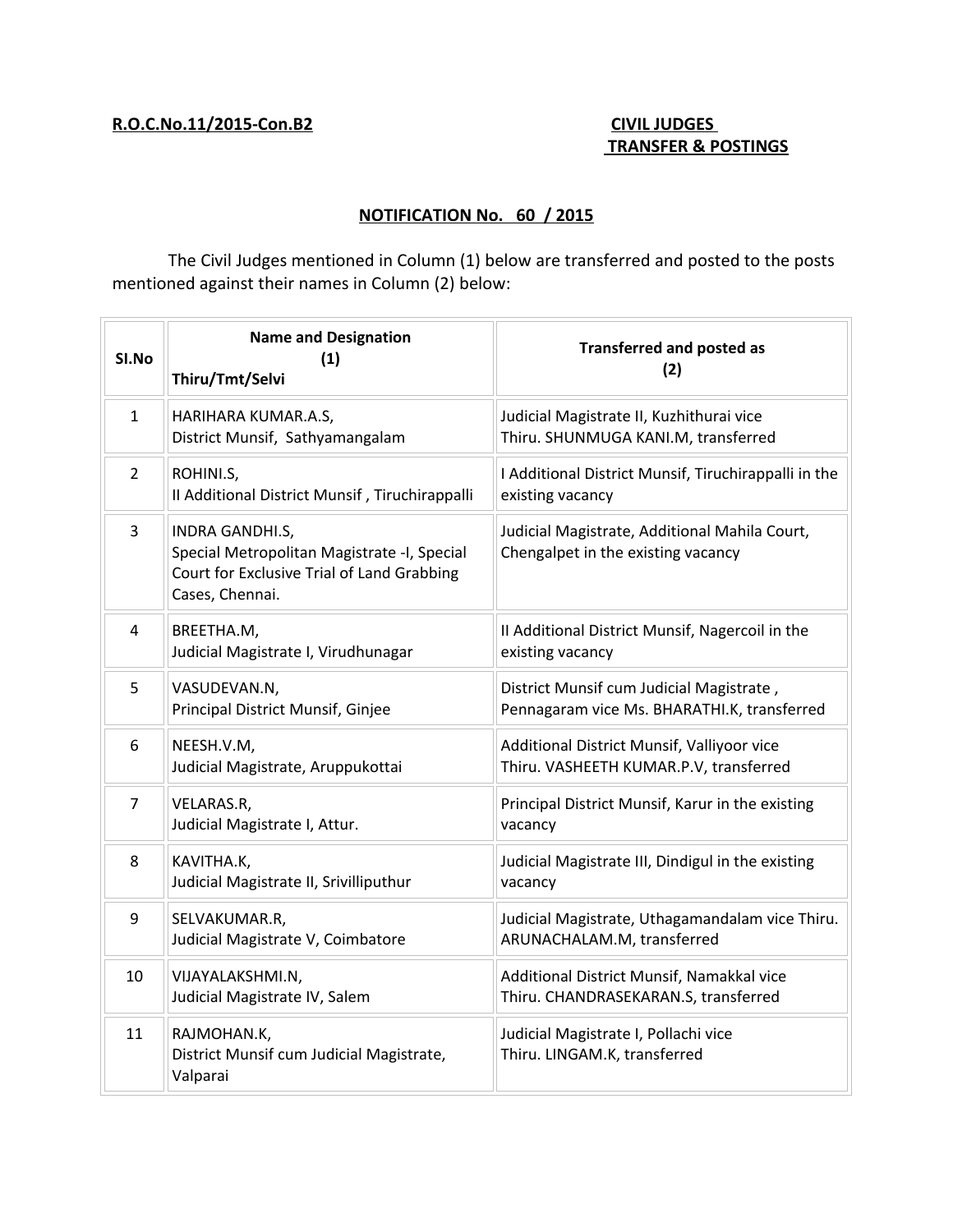| SI.No | <b>Name and Designation</b><br>(1)<br>Thiru/Tmt/Selvi                               | <b>Transferred and posted as</b><br>(2)                                              |
|-------|-------------------------------------------------------------------------------------|--------------------------------------------------------------------------------------|
| 12    | OMPRAKASH.J,<br>Principal District Munsif, Mayiladuthurai                           | Judicial Magistrate I, Ponneri vice<br>Ms. PREMAVATHY.A, transferred                 |
| 13    | PUGAZHENTHI.V,<br>Judicial Magistrate III, Cuddalore                                | Principal District Munsif, Tindivanam vice<br>Thiru. JAGADEESAN.R, transferred       |
| 14    | SURESH.V,<br>Judicial Magistrate, Perambalur                                        | Judicial Magistrate II, Salem vice<br>Ms. LAKSHMI.S, transferred                     |
| 15    | MOHAN.K,<br>Prinicipal District Munsif, Ambur                                       | Judicial Magistrate III, Cuddalore vice<br>Thiru. PUGAZHENTHI.V, transferred         |
| 16    | RAJA RAM.P,<br>Judicial Magistrate II, Tiruchirappalli                              | Il Additional District Munsif, Coimbatore vice Ms.<br>KRISHNAPRIYA.K, transferred    |
| 17    | SHANMUGA PRIYA.D,<br>District Munsif, Ponneri                                       | Judicial Magistrate, Arakkonam vice<br>Ms. SUPRAJA.P.R, transferred                  |
| 18    | VINODHA.M,<br>District Munsif, Sirkali.                                             | Judical Magistrate, Musiri vice<br>Thiru. KAMARAJ.N, transferred                     |
| 19    | SORNAKUMAR.C,<br>II Additional District Munsif, Tirunelveli                         | Judicial Magistrate, Aruppukottai vice<br>Thiru. NEESH.V.M, transferred              |
| 20    | MARIAPPAN.K,<br>Judicial Magistrate II, Sattur                                      | Judicial Magistrate, Periyakulam vice<br>Thiru. VEERANAN.M, transferred              |
| 21    | UMA MAHESWARI.G,<br>Assistant Editor-II,<br>Tamil Law Journal, High Court, Madras.  | Judicial Magistrate, Tambaram vice<br>Thiru. SANDILYAN.P.V, transferred              |
| 22    | RAMACHANDRAN.S,<br>Judicial Magistrate I, Tiruppur                                  | Judicial Magistrate I, Attur vice<br>Thiru. VELARAS.R, transferred                   |
| 23    | PASUMPON SHANMUGAIAH.A,<br>District Munsif, Sathankulam                             | Judicial Magistrate II, Srivilliputhur vice<br>Ms. KAVITHA.K, transferred            |
| 24    | ROBINSON GEORGE.A,<br>Principal District Munsif cum Judicial<br>Magistrate, Eraniel | Principal District Munsif, Sankarankoil vice<br>Ms. SUNDARI.A, transferred           |
| 25    | ASSEEN BANU.S,<br>Judicial Magistrate, Harur                                        | Judicial Magistrate II, Hosur vice<br>Thiru. SURESHKUMAR.K, transferred              |
| 26    | AMIRTHA VELU.M,<br>Judicial Magistrate, Devakottai                                  | District Munsif cum Judicial Magistrate,<br>Bodinayakanur vice Thiru. THIRUMANI.K.S, |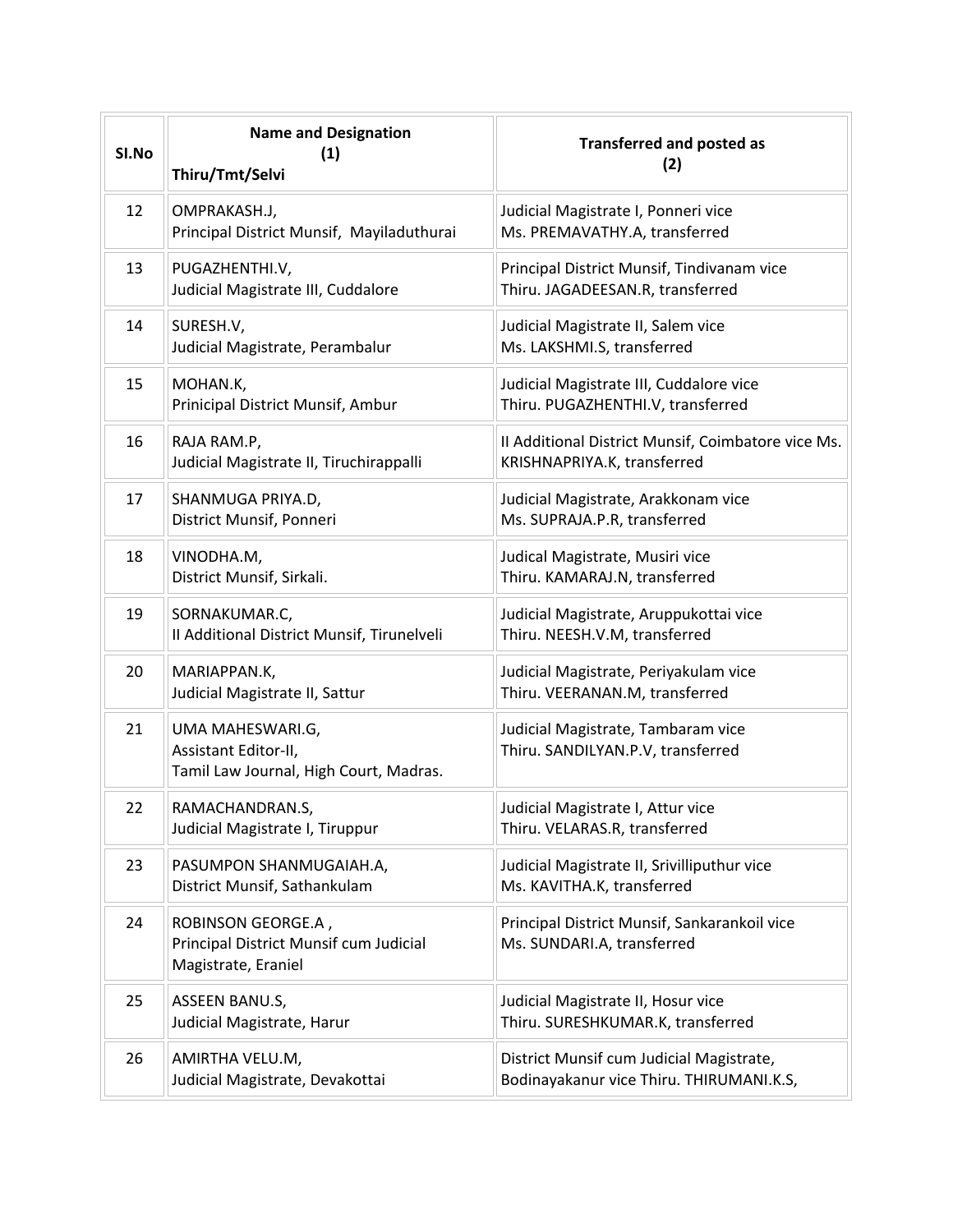| SI.No | <b>Name and Designation</b><br>(1)<br>Thiru/Tmt/Selvi                            | <b>Transferred and posted as</b><br>(2)                                                                      |
|-------|----------------------------------------------------------------------------------|--------------------------------------------------------------------------------------------------------------|
|       |                                                                                  | transferred                                                                                                  |
| 27    | SANTHI.M,<br>District Munsif cum Judicial Magistrate,<br>Pappireddipatti.        | District Munsif cum Judicial Magistrate,<br>Pochampalli vice Thiru. SRINIVASAN.K,<br>transferred             |
| 28    | SAMUEL BENJAMIN.R,<br>Additional District Munsif, Srivilliputhur                 | Judicial Magistrate I, Thoothukudi vice<br>Ms. AKILADEVI.M, transferred                                      |
| 29    | CHELLA DURAI.P,<br>District Munsif cum Judicial Magistrate,<br>Mettupalayam.     | Judicial Magistrate I, Tiruppur vice<br>Thiru. RAMACHANDRAN.S, transferred                                   |
| 30    | SURESHKUMAR.K,<br>Judicial Magistrate II, Hosur                                  | District Munsif cum Judicial Magistrate,<br>Mettupalayam vice Thiru. CHELLA DURAI.P,<br>transferred          |
| 31    | SASIKALA.E,<br>Judicial Magistrate I, Poonamallee                                | Judicial Magistrate, Fast Track Court at<br>Magisterial Level, Ambattur vice<br>Ms. MAHESWARI.L, transferred |
| 32    | SUPRAJA.P.R,<br>Judicial Magistrate, Arakkonam                                   | Principal District Munsif, Alanthur in the existing<br>vacancy                                               |
| 33    | PRABAGARAN.G,<br>Judicial Magistrate V, Vellore                                  | Additional District Munsif, Kancheepuram vice<br>Ms. BARATHI.J, transferred                                  |
| 34    | NAMBIRAJAN.M,<br>Judicial Magistrate, Tiruchendur                                | Judicial Magistrate III, Coimbatore in the existing<br>vacancy                                               |
| 35    | SUNDARARAJ.V,<br>Principal District Munsif cum Judicial<br>Magistrate, Nanguneri | Judicial Magistrate, Fast Track Court at<br>Magisterial Level, Uthamapalayam in the existing<br>vacancy      |
| 36    | RAJA MAHESH.S,<br>Principal District Munsif, Thoothukudi                         | District Munsif cum Judicial Magistrate,<br>Peraiyoor in the existing vacancy                                |
| 37    | YASWANTHRAO INGERSOL.E.M.K,<br>Judicial Magistrate II, Tiruvallur                | Principal District Munsif, Cheyyar vice<br>Ms. ANITHA ANAND, transferred                                     |
| 38    | VIJAYAKUMAR.S,<br>Judicial Magistrate II, Nagercoil                              | Judicial Magistrate, Devakottai vice<br>Thiru. AMIRTHA VELU.M, transferred                                   |
| 39    | SANDILYAN.P.V,<br>Judicial Magistrate, Tambaram                                  | District Munsif, Ranipet vice Ms. ANUSHA.M.K,<br>transferred                                                 |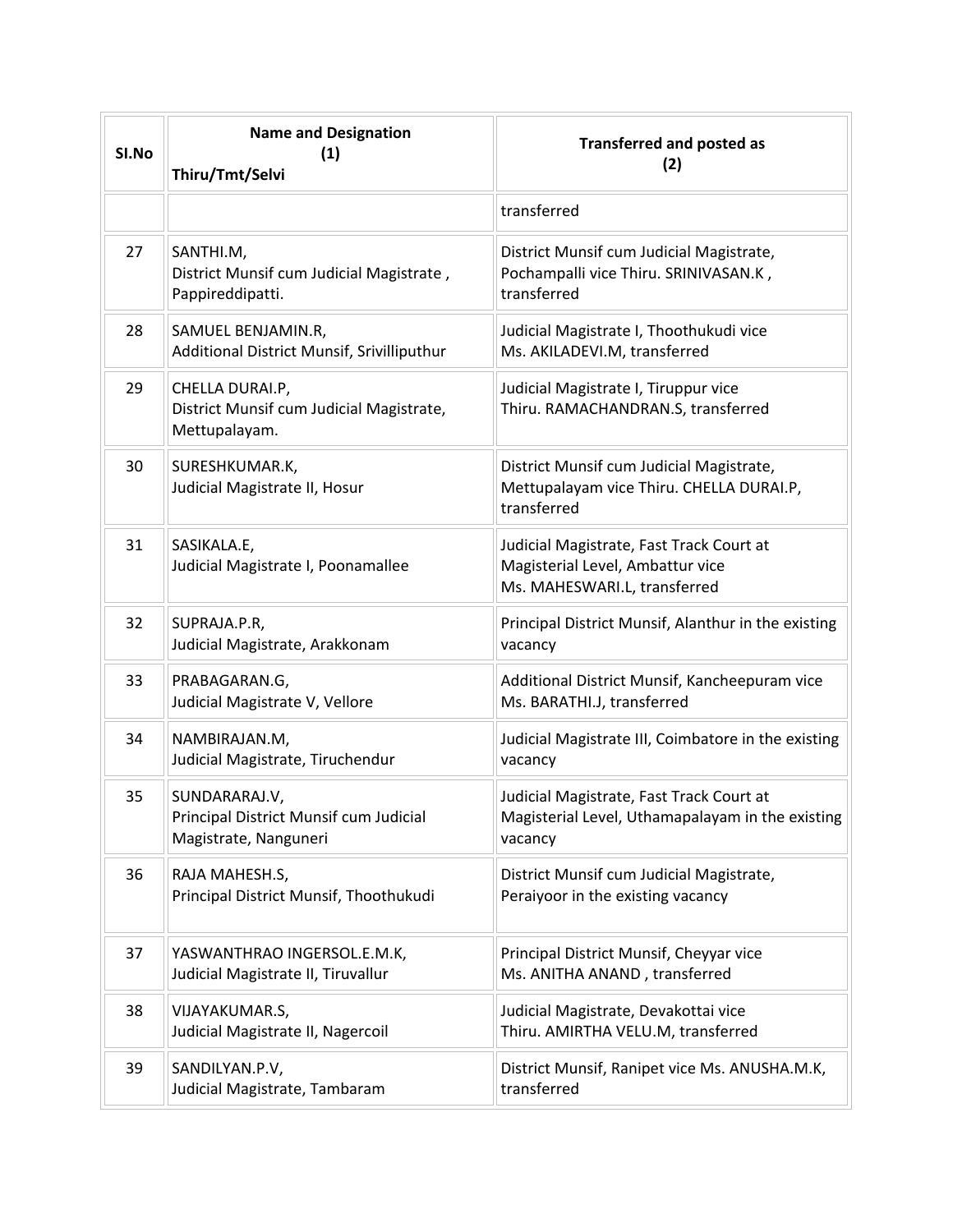| SI.No | <b>Name and Designation</b><br>(1)<br>Thiru/Tmt/Selvi                               | <b>Transferred and posted as</b><br>(2)                                                        |
|-------|-------------------------------------------------------------------------------------|------------------------------------------------------------------------------------------------|
| 40    | SIVAKUMAR.P.K,<br>Principal District Munsif cum Judicial<br>Magistrate, Vaniyambadi | Judicial Magistrate, Fast Track Court at Magestrial<br>Level, Attur in the existing vacancy    |
| 41    | MEKALA MYTHILI.M,<br>Judicial Magistrate III, Salem                                 | District Munsif cum Judicial Magistrate,<br>Pappireddipatti vice Ms.SANTHI.M, transferred      |
| 42    | SHARMILA.N,<br>I Additional District Munsif, Bhavani                                | Judicial Magistrate, Additional Mahila Court,<br>Coimbatore in the existing vacancy            |
| 43    | BARATHI.J,<br>Additional District Munsif, Kancheepuram                              | Judicial Magistrate II, Ponneri in the existing<br>vacancy                                     |
| 44    | SARAVANAKUMAR.G.N,<br>District Munsif Cum Judicial Magistrate,<br>Rameswaram        | Judicial Magistrate (Fast Track Court at<br>Magisterial Level), Palani in the existing vacancy |
| 45    | MOHAN RAM.C,<br>Judicial Magistrate, Mudhukulathur                                  | Il Additional District Munsif, Tiruchirappalli vice<br>Ms. ROHINI.S, transferred               |
| 46    | DAOUDH AMMAL.A,<br>District Munsif, Polur                                           | Judicial Magistrate II, Tindivanam in the existing<br>vacancy                                  |
| 47    | SANKAR.C,<br>Judicial Magistrate II, Thoothukudi                                    | District Munsif cum Judicial Magistrate I, Sattur<br>vice Thiru. MURUGAN.M.P, transferred      |
| 48    | VASHEETH KUMAR.P.V,<br>Additional District Munsif, Valliyoor                        | District Munsif, Aruppukottai in the existing<br>vacancy                                       |
| 49    | MURALITHARAKANNAN.K,<br>Judicial Magistrate, Sankarankovil                          | Judicial Magistrate II, Tiruchirappalli vice<br>Thiru. RAJA RAM.P, transferred                 |
| 50    | RANI.R,<br>Judicial Magistrate I, Gopichettipalayam                                 | District Munsif, Palladam in the existing vacancy                                              |
| 51    | MURUGAN.M.P,<br>District Munsif cum Judicial Magistrate I,<br>Sattur                | Judicial Magistrate, Srivaikundam vice<br>Thiru. NAMBIRAJAN.K, transferred                     |
| 52    | MOHANAVALLI.P,<br>Judical Magistrate, Kangeyam                                      | Principal District Munsif, Erode vice Thiru.<br>MURALIKRISHNA ANANDAN.A, transferred           |
| 53    | VEERANAN.M,<br>Judicial Magistrate, Periyakulam.                                    | Judicial Magistrate II, Kovilpatti vice Ms. ASHA<br>KOUSALYA SHANTHINI.D, transferred          |
| 54    | CHANDRASEKARAN.S,                                                                   | District Munsif, Sathyamangalam vice                                                           |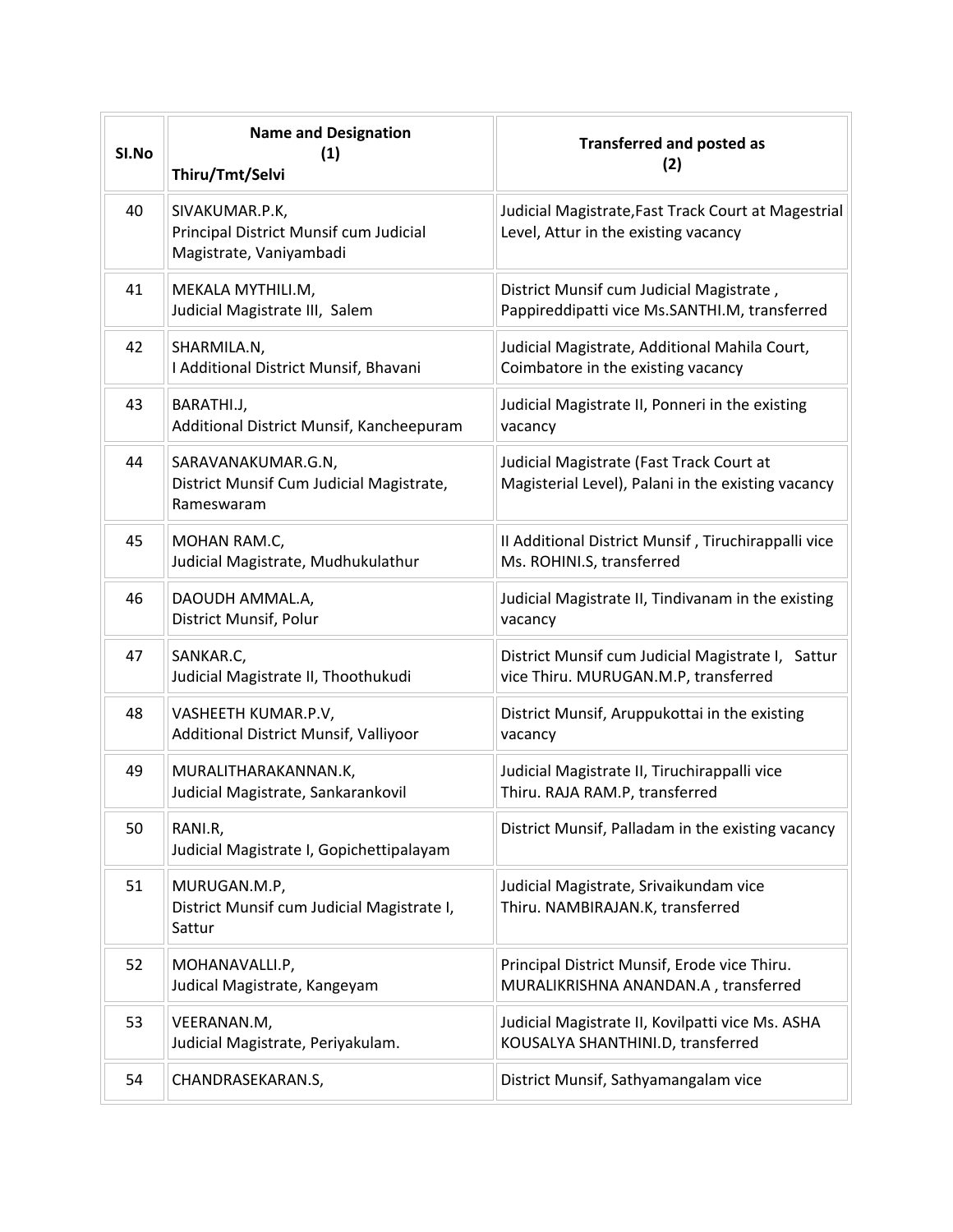| SI.No | <b>Name and Designation</b><br>(1)<br>Thiru/Tmt/Selvi                         | <b>Transferred and posted as</b><br>(2)                                                                     |
|-------|-------------------------------------------------------------------------------|-------------------------------------------------------------------------------------------------------------|
|       | Additional District Munsif, Namakkal                                          | Thiru. HARIHARA KUMAR.A.S, transferred                                                                      |
| 55    | VIVEKANANTHAN.K,<br>District Munsif, Tiruchendur.                             | District Munsif cum Judicial Magistrate I,<br>Usilampatty vice Thiru. UDHAYAVELAVAN.M,<br>transferred       |
| 56    | CHANDRASEKAR.P,<br>Judicial Magistrate II, Kumbakonam                         | Principal District Munsif, Mayiladuthurai vice<br>Thiru. OMPRAKASH.J, transferred                           |
| 57    | UDHAYAVELAVAN.M,<br>District Munsif cum Judicial Magistrate I,<br>Usilampatty | Judicial Magistrate I, Nagercoil in the existing<br>vacancy                                                 |
| 58    | SATHISH.R,<br>Judicial Magistrate I, Sivaganga                                | Principal District Munsif cum Judicial Magistrate,<br>Nanguneri vice<br>Thiru.<br>SUNDARARAJ.V, transferred |
| 59    | ANUSHA.M.K,<br>District Munsif, Ranipet                                       | Principal District Munsif, Vellore in the existing<br>vacancy                                               |
| 60    | LINGAM.K,<br>Judicial Magistrate I, Pollachi.                                 | Judicial Magistrate IV, Salem vice<br>Ms. VIJAYALAKSHMI.N, transferred                                      |
| 61    | ASHA KOUSALYA SHANTHINI.D,<br>Judicial Magistrate II, Kovilpatti.             | District Munsif, Srivaikuntam vice<br>Ms. BISMITHA.A, transferred                                           |
| 62    | BARSAD BEGAM.A,<br>Judicial Magistrate, Palladam.                             | Judicial Magistrate, Fast Track Court at<br>Magisterial Level, Srivilliputhur in the existing<br>vacancy    |
| 63    | AKILADEVI.M,<br>Judicial Magistrate I, Thoothukudi.                           | Principal District Munsif, Thoothukudi vice Thiru.<br>RAJA MAHESH.S, transferred                            |
| 64    | GOKUL MURUGAN.R,<br>Judicial Magistrate I, Udumalpet                          | Judicial Magistrate, Mobile Court, Salem in the<br>existing vacancy                                         |
| 65    | DEEPA.V,<br>District Munsif, Melur                                            | Judicial Magistrate I, Sivaganga vice<br>Thiru. SATHISH.R, transferred                                      |
| 66    | RAJAKUMAR.R.V,<br>Judicial Magistrate, Theni                                  | Judicial Magistrate VI, Coimbatore in the existing<br>vacancy                                               |
| 67    | KRISHNAN.G,<br>Judicial Magistrate II, Gopichettipalayam                      | Judicial Magistrate, Palladam vice Ms. BARSAD<br>BEGAM.A, transferred                                       |
| 68    | SHANMUGA PRIYA.A,                                                             | Judicial Magistrate III, Salem vice Ms. MEKALA                                                              |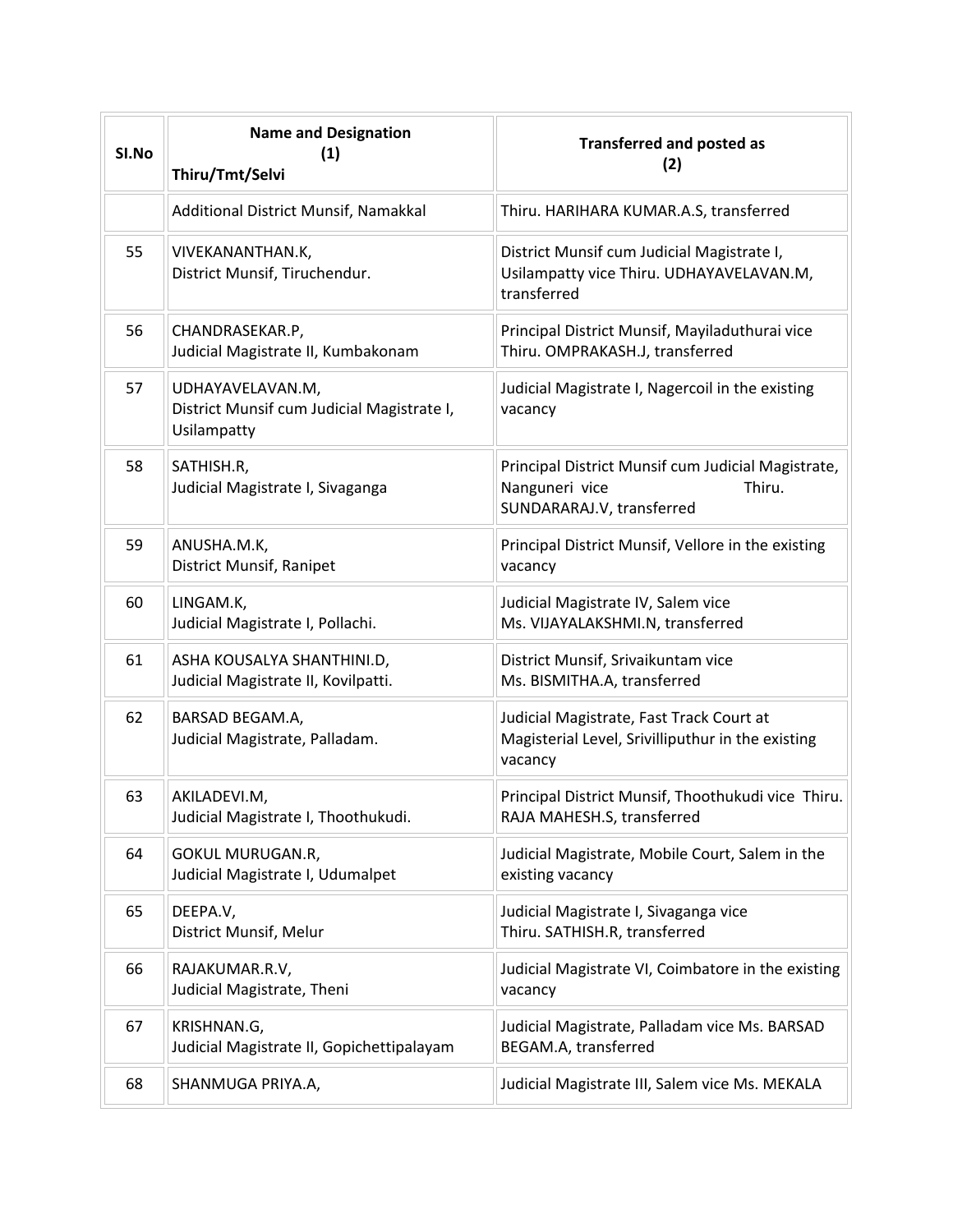| SI.No | <b>Name and Designation</b><br>(1)<br>Thiru/Tmt/Selvi                                                                           | <b>Transferred and posted as</b><br>(2)                                                                                                          |
|-------|---------------------------------------------------------------------------------------------------------------------------------|--------------------------------------------------------------------------------------------------------------------------------------------------|
|       | Judicial Magistrate (Fast Track Court at<br>Magisterial Level), Tiruchengodu                                                    | MYTHILI.M, transferred                                                                                                                           |
| 69    | SIVAKUMAR.K,<br>Principal District Munsif, Kallakurichi                                                                         | Judicial Magistrate, Fast Track Court at<br>Magisterial Level, Tiruchengodu vice<br>Ms. SHANMUGA PRIYA.A, transferred                            |
| 70    | MURALIKRISHNA ANANDAN.A,<br>Principal District Munsif, Erode                                                                    | Judicial Magistrate, Katpadi vice Ms.SUJATHA.K,<br>transferred                                                                                   |
| 71    | SARIDHA.A,<br>Judicial Magistrate I, Tindivanam                                                                                 | Special Metropolitan Magistrate -I, Special Court<br>for Exclusive Trial of Land Grabbing Cases,<br>Chennai vice Ms. INDRA GANDHI.S, transferred |
| 72    | NAMBIRAJAN.K,<br>Judicial Magistrate, Srivaikuntam                                                                              | Additional District Munsif, Srivilliputhur vice<br>Thiru. SAMUEL BENJAMIN.R, transferred                                                         |
| 73    | SELVAPANDI.K,<br>Principal District Munsif, Ambasamudram                                                                        | Judicial Magistrate II, Kumbakonam vice<br>Thiru. CHANDRASEKAR.P, transferred                                                                    |
| 74    | MYTHILI.S,<br>Principal District Munsif cum Judicial<br>Magistrate, Chengam                                                     | Judicial Magistrate, Fast Track Court at<br>Magisterial Level, Kallakurichi in the existing<br>vacancy                                           |
| 75    | SAKTHIVEL.K.V,<br>Special Metropolitan Magistrate -II, Special<br>Court for Exclusive Trial of Land Grabbing<br>Cases, Chennai. | Principal District Munsif cum Judicial Magistrate,<br>Vaniyambadi vice<br>Thiru.<br>SIVAKUMAR.P.K, transferred                                   |
| 76    | JEYASUTHAHAR.J,<br>Judicial Magistrate I, Kuzhithurai                                                                           | Judicial Magistrate I, Kovilpatti in the existing<br>vacancy                                                                                     |
| 77    | MAHESWARI.L,<br>Judicial Magistrate, Fast Track Court at<br>Magisterial Level, Ambattur                                         | XI Judge, Court of Small Causes, Chennai vice Ms.<br>JAYASUDHA.T.S.P, transferred                                                                |
| 78    | MAREESWARI.N,<br>Judicial Magistrate VI, Madurai                                                                                | Principal District Munsif, Ambasamudram vice<br>Thiru. SELVAPANDI.K, transferred                                                                 |
| 79    | SELVAN JESU RAJA.J,<br>Principal District Munsif, Kuzhithurai                                                                   | Judicial Magistrate, Sathankulam vice Ms.<br>REHANA BEGUM.F, transferred                                                                         |
| 80    | PALANIVEL.K,<br>Judicial Magistrate II, Virudhachalam                                                                           | Judicial Magistrate II, Gopichettipalayam vice<br>Thiru. KRISHNAN.G, transferred                                                                 |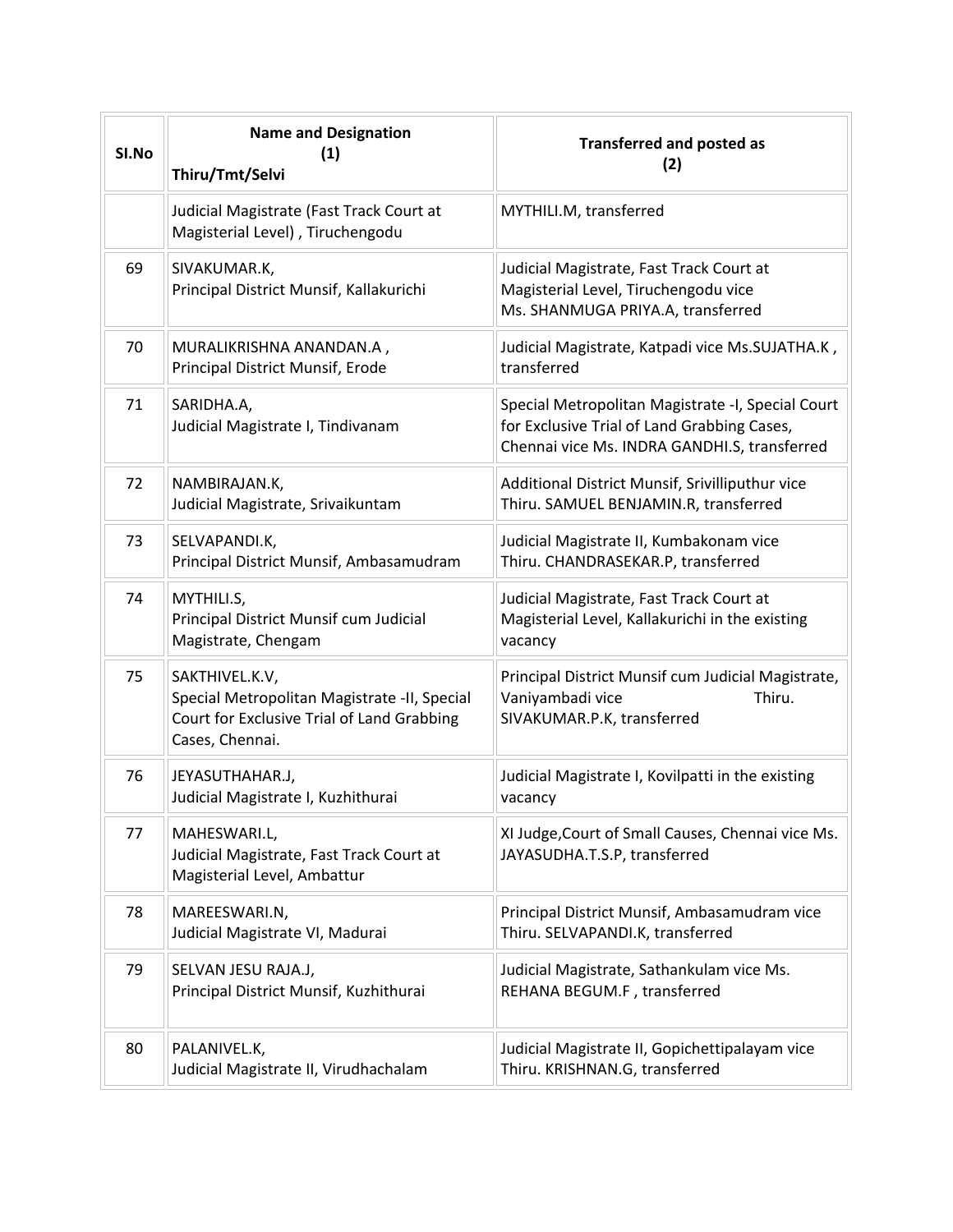| SI.No | <b>Name and Designation</b><br>(1)<br>Thiru/Tmt/Selvi                          | <b>Transferred and posted as</b><br>(2)                                                      |
|-------|--------------------------------------------------------------------------------|----------------------------------------------------------------------------------------------|
| 81    | SENTHIL KUMAR RAJAVEL,<br><b>Additional District Munsif,</b><br>Tiruvannamalai | District Munsif, Uthagamandalam vice Ms.<br>SRIVIDYA.R, transferred                          |
| 82    | JAGADEESAN.R,<br>Principal District Munsif, Tindivanam                         | Additional District Munsif, Mayiladuthurai in the<br>existing vacancy                        |
| 83    | GOWDHAMAN.P,<br>District Munsif, Ramanathapuram                                | Judicial Magistrate I, Kuzhithurai vice<br>Thiru. JEYASUTHAHAR.J, transferred                |
| 84    | KRISHNAPRIYA.K,<br>Il Additional District Munsif, Coimbatore                   | III Additional District Munsif, Coimbatore vice<br>Thiru. ASSAN MOHAMED.S, transferred       |
| 85    | IRUDAYA RANI.V,<br>Judicial Magistrate, Pandalur                               | District Munsif, Tiruchendur vice<br>Thiru. VIVEKANANTHAN.K, transferred                     |
| 86    | RISHIROSHAN.S.P,<br>Principal District Munsif, Kumbakonam                      | Registrar, City Civil Court, Chennai vice<br>Ms. MEENAKSHI.S, transferred                    |
| 87    | PREMAVATHY.A,<br>Judicial Magistrate I, Ponneri                                | Additional District Munsif, Tiruvannamalai vice<br>Thiru. SENTHIL KUMAR RAJAVEL, transferred |
| 88    | INDULATHA.S,<br>Judicial Magistrate IV, Tirupathur.                            | Judicial Magistrate, Harur vice Ms. ASSEEN<br>BANU.S, transferred                            |
| 89    | LATHA.R,<br>District Munsif cum Judicial Magistrate,<br>Vedaranyam             | Principal District Munsif, Chidambaram vice<br>Thiru. SENTHIL BABU.S, transferred            |
| 90    | SENTHILMURALI.N,<br>District Munsif, Pollachi                                  | Judical Magistrate, Kangeyam vice Ms.<br>MOHANAVALLI.P, transferred                          |
| 91    | SUNDARI.A,<br>Principal District Munsif, Sankarankovil                         | Judicial Magistrate, Theni vice Thiru.<br>RAJAKUMAR.R.V, transferred                         |
| 92    | NASEER ALI.A.B,<br>District Munsif cum Judicial Magistrate,<br>Orathanadu.     | Principal District Munsif, Cuddalore vice<br>Ms. SAMUNDEESWARI PRABHA.M, transferred         |
| 93    | JAYASUDHA.T.S.P,<br>XI Judge, Court of Small Causes, Chennai                   | Judicial Magistrate I, Tindivanam vice Ms.<br>SARIDHA.A, transferred                         |
| 94    | ASSAN MOHAMED.S,<br>III Additional District Munsif, Coimbatore                 | Judicial Magistrate I, Virudhunagar vice Ms.<br>BREETHA.M, transferred                       |
| 95    | THIRUMANI.K.S,                                                                 | District Munsif, Pollachi vice                                                               |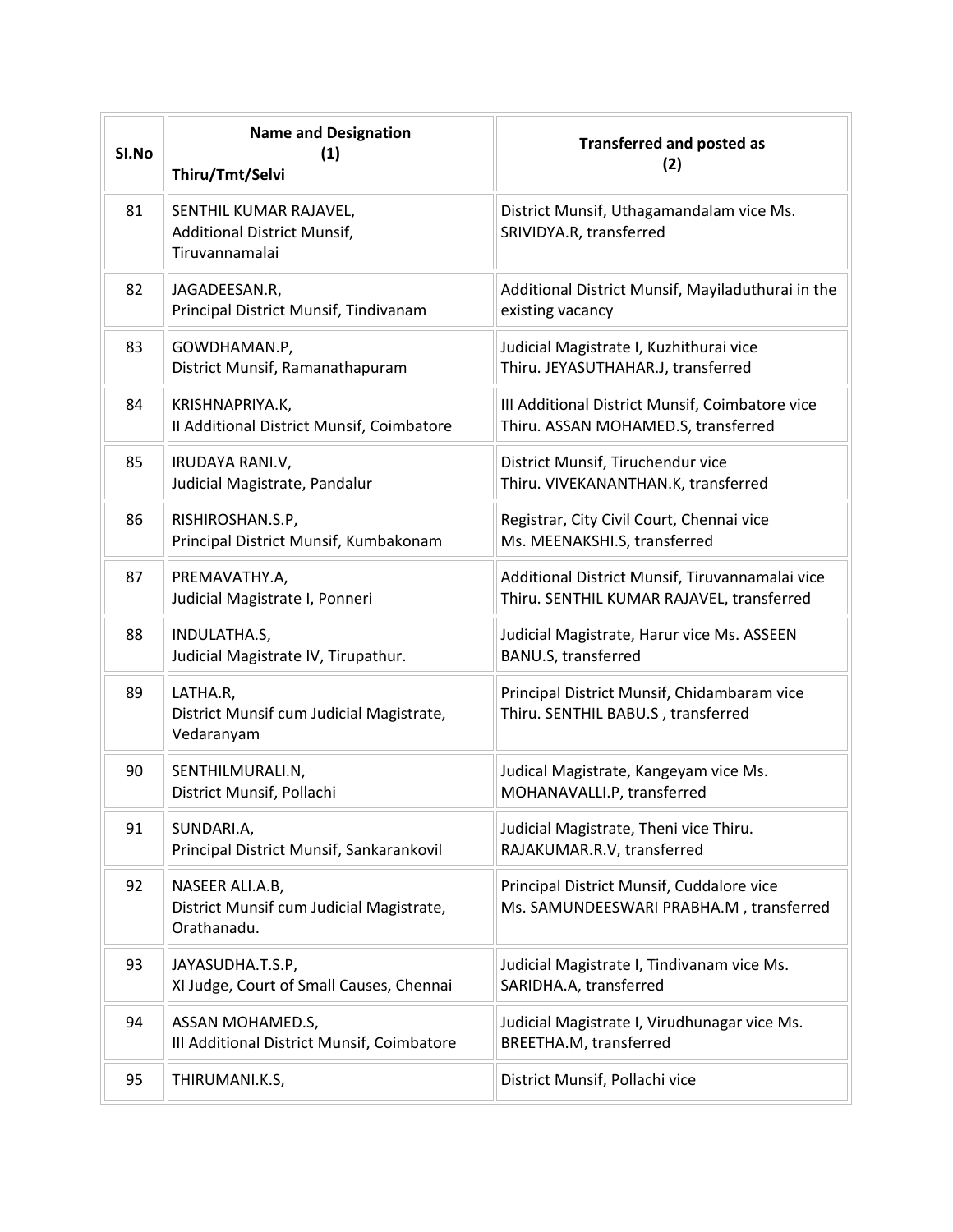| SI.No | <b>Name and Designation</b><br>(1)<br>Thiru/Tmt/Selvi                                      | <b>Transferred and posted as</b><br>(2)                                                           |
|-------|--------------------------------------------------------------------------------------------|---------------------------------------------------------------------------------------------------|
|       | District Munsif cum Judicial Magistrate,<br>Bodinayakanur                                  | Thiru. SENTHILMURALI.N, transferred                                                               |
| 96    | INBAKARTHICK.K,<br>District Munsif, Pattukottai                                            | Judicial Magistrate, Paramakudi in the existing<br>vacancy                                        |
| 97    | ROBERT KENNEDY RAMESH.L,<br>Judicial Magistrate I, Cuddalore                               | Principal District Munsif cum Judicial Magistrate,<br>Chengam vice Ms. MYTHILI.S, transferred     |
| 98    | TAMILSELVI.S,<br>XII Judge, Court of Small Causes, Chennai.                                | Judicial Magistrate II, Tiruvallur vice Thiru.<br>YASWANTHRAO INGERSOL.E.M.K, transferred         |
| 99    | ARUNDHADHI.M,<br>Judicial Magistrate II, Walajah                                           | XII Judge, Court of Small Causes, Chennai vice Ms.<br>TAMILSELVI.S, transferred                   |
| 100   | UMA.R,<br>Deputy Administrator General and Official<br>Trustee, Chennai                    | District Munsif, Ponneri vice Ms. SHANMUGA<br>PRIYA.D, transferred                                |
| 101   | SRIVIDYA.R,<br>District Munsif, Uthagamandalam                                             | Judicial Magistrate I, Udumalpet vice<br>Thiru. GOKUL MURUGAN.R, transferred                      |
| 102   | SUBRAMANIAN.R,<br>Judicial Magistrate, Fast Track Court at<br>Magisterial Level - I, Erode | District Munsif cum Judicial Magistrate,<br>Kodaikannal vice Thiru. ARIVU.M, transferred          |
| 103   | DHANAM.R,<br>Judicial Magistrate, Ambasamudram                                             | District Munsif cum Judicial Magistrate,<br>Orathanadu vice Thiru. NASEER ALI.A.B,<br>transferred |
| 104   | BISMITHA.A,<br>District Munsif, Srivaikuntam                                               | Judicial Magistrate II, Tirunelveli in the existing<br>vacancy                                    |
| 105   | LAKSHMI.S,<br>Judicial Magistrate II, Salem                                                | I Additional District Munsif, Bhavani vice<br>Ms. SHARMILA.N, transferred                         |
| 106   | RAIKHANA PARVEEN.P.M,<br>District Munsif cum Judicial Magistrate,<br>Omalur                | II Additional District Munsif, Bhavani in the<br>existing vacancy                                 |
| 107   | SAMUNDEESWARI PRABHA.M,<br>Principal District Munsif, Cuddalore                            | Additional District Munsif, Cuddalore in the<br>existing vacancy                                  |
| 108   | GOPINATH.K,<br>Judicial Magistrate I, Dharmapuri                                           | District Munsif cum Judicial Magistrate, Valparai<br>vice Thiru. RAJMOHAN.K, transferred          |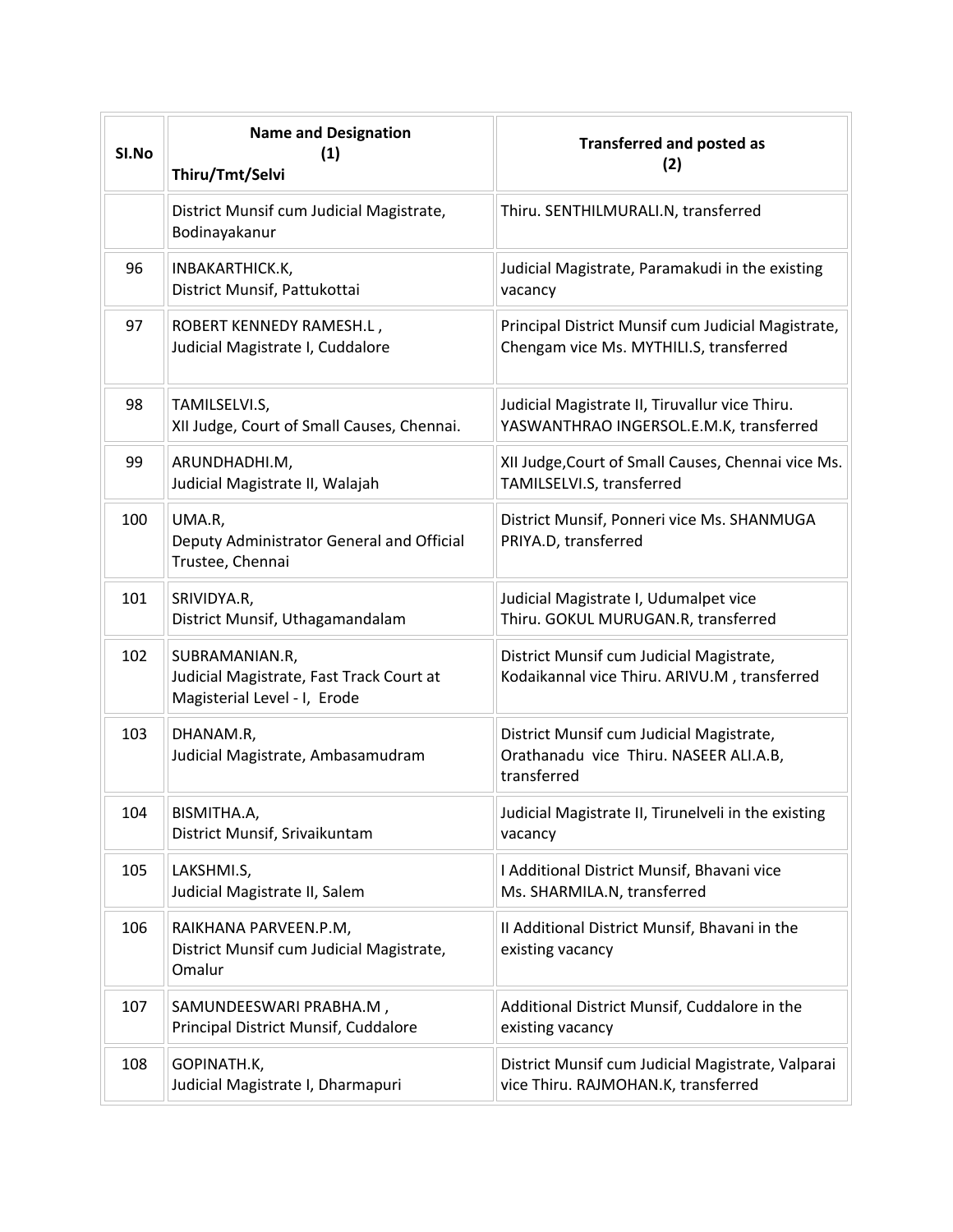| SI.No | <b>Name and Designation</b><br>(1)<br>Thiru/Tmt/Selvi                                | <b>Transferred and posted as</b><br>(2)                                                                            |
|-------|--------------------------------------------------------------------------------------|--------------------------------------------------------------------------------------------------------------------|
| 109   | KAVITHA.P,<br>I Additional District Munsif, Nagercoil                                | Judicial Magistrate II, Nagapattinam in the<br>existing vacancy                                                    |
| 110   | BHARATHI.K,<br>District Munsif cum Judicial Magistrate,<br>Pennagaram                | Judicial Magistrate I, Gopichettipalayam vice Ms.<br>RANI.R, transferred                                           |
| 111   | ANITHA ANAND,<br>Principal District Munsif, Cheyyar                                  | Additional District Munsif, Cheyyar in the<br>existing vacancy                                                     |
| 112   | KAMARAJ.N,<br>Judical Magistrate, Musiri                                             | Additional District Munsif, Thoothukudi in the<br>existing vacancy                                                 |
| 113   | JAGADHEESAN.M,<br>Additional District Munsif, Ariyalur                               | Principal District Munsif, Ariyalur in the existing<br>vacancy                                                     |
| 114   | NALINAKUMAR.S,<br>Additional District Munsif, Karaikudi                              | Principal District Munsif, Kallakurichi vice Thiru.<br>SIVAKUMAR.K, transferred                                    |
| 115   | SUNDARAPANDIAN.C,<br>Principal District Munsif cum Judicial<br>Magistrate, Vandavasi | Additional District Munsif, Alanthur in the<br>existing vacancy                                                    |
| 116   | BREZNEV.V,<br>District Munsif, Paramakudi                                            | Judicial Magistrate, Fast Track Court at<br>Magisterial Level -.I, Erode vice<br>Thiru. SUBRAMANIAN.R, transferred |
| 117   | SHUNMUGA KANI.M,<br>Judicial Magistrate II, Kuzhithurai                              | Additional District Munsif, Karaikudi vice<br>Thiru. NALINAKUMAR.S, transferred                                    |
| 118   | THIRUGNANASAMBANDAM.P,<br>Additional District Munsif, Nanguneri                      | Principal District Munsif, Thirukovilur vice<br>Ms. DHANALAKSHMI.M, transferred                                    |
| 119   | PACHIYAPPAN.R,<br>District Munsif, Arani                                             | Judicial Magistrate I, Krishnagiri in the existing<br>vacancy.                                                     |
| 120   | DEENADAYALAN.P,<br>Additional District Munsif, Eraniel                               | District Munsif cum Judicial Magistrate,<br>Vedaranyam vice Ms. LATHA.R, transferred                               |
| 121   | SUJATHA.K,<br>Judicial Magistrate, Katpadi                                           | Judicial Magistrate, Perambalur vice Thiru.<br>SURESH.V, transferred                                               |
| 122   | SRINIVASAN.K,<br>District Munsif cum Judicial Magistrate,<br>Pochampalli             | Additional District Munsif, Ariyalur vice Thiru.<br>JAGADHEESAN.M, transferred                                     |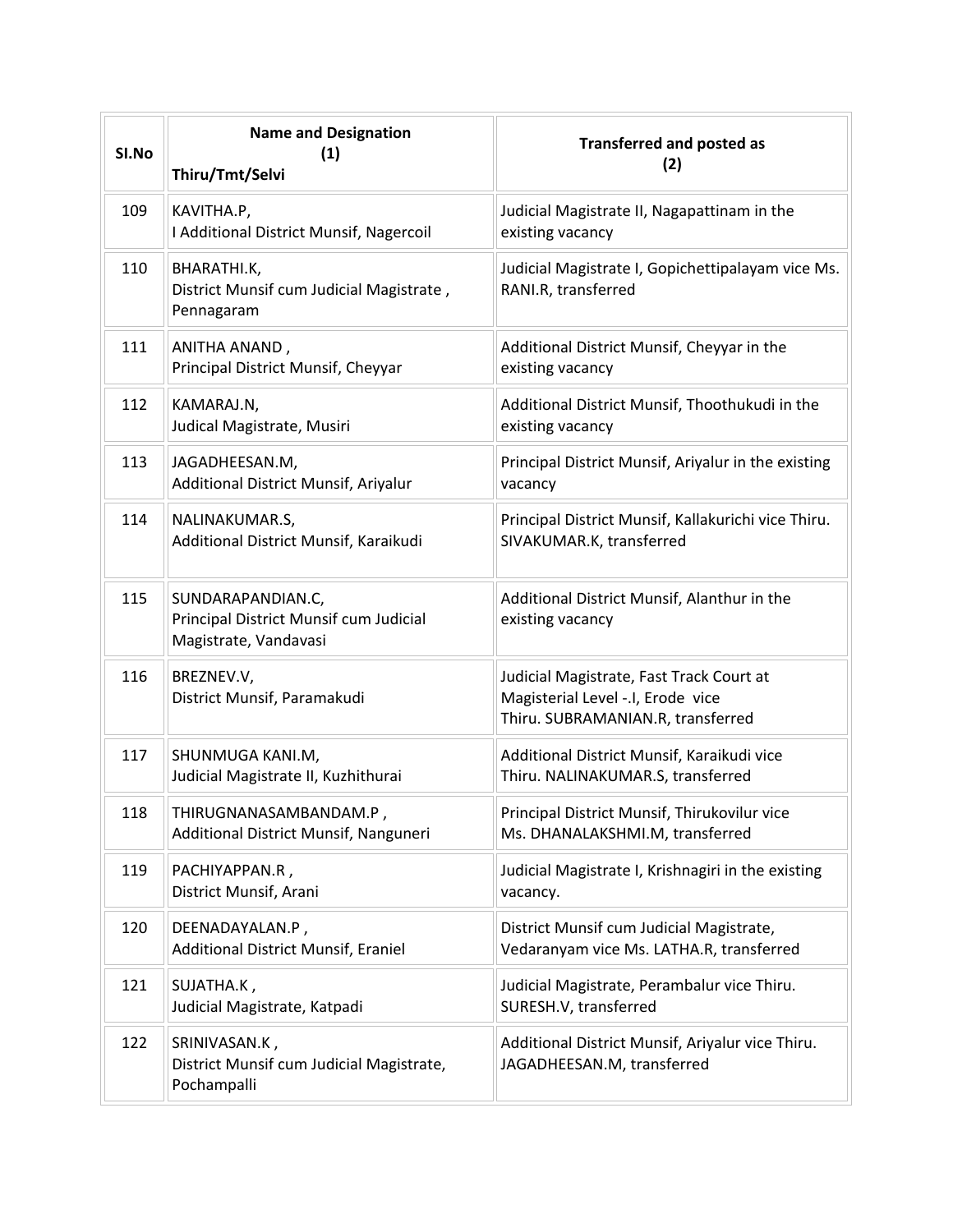| SI.No | <b>Name and Designation</b><br>(1)<br>Thiru/Tmt/Selvi                                 | <b>Transferred and posted as</b><br>(2)                                                                       |
|-------|---------------------------------------------------------------------------------------|---------------------------------------------------------------------------------------------------------------|
| 123   | DHANALAKSHMI.M,<br>Principal District Munsif, Tirukoilur                              | I Additional District Munsif, Thirukovilur in the<br>existing vacancy                                         |
| 124   | BHARATHI PRABHA.G,<br>Judicial Magistrate, Tiruchengodu                               | Judicial Magistrate, Avinashi vice<br>Thiru. JAYAPRAKASH.C, transferred                                       |
| 125   | JAYAPRAKASH.C,<br>Judicial Magistrate, Avinashi                                       | District Munsif cum Judicial Magistrate, Omalur<br>vice Ms. RAIKHANA PARVEEN.P.M, transferred                 |
| 126   | NISHA.D,<br>Special Judicial Magistrate (Sandal wood<br>cases), Tirupathur            | Judicial Magistrate I, Poonamallee vice<br>Ms. SASIKALA.E, transferred                                        |
| 127   | RAJESH.C,<br>Judicial Magistrate, Fast Track Court at<br>Magisterial Level, Karaikudi | District Munsif, Pattukottai vice<br>Thiru. INBAKARTHICK.K, transferred                                       |
| 128   | KANNAN.J,<br>District Munsif, Sankari                                                 | Judicial Magistrate, Fast Track Court at<br>Magisterial Level, Karaikudi vice<br>Thiru. RAJESH.C, transferred |
| 129   | VELUMAYIL.G.K,<br>Judicial Magistrate IV, Tiruchirappalli                             | Judicial Magistrate, Tiruchengodu vice<br>Ms. BHARATHI PRABHA.G, transferred                                  |
| 130   | ARIVU.M,<br>District Munsif cum Judicial Magistrate,<br>Kodaikannal                   | Judicial Magistrate II, Virudhachalam vice<br>Thiru. PALANIVEL.K, transferred                                 |
| 131   | THILAGESWARI.N,<br>District Munsif, Sholinghur                                        | District Munsif, Sankari vice Thiru. KANNAN.J,<br>transferred                                                 |
| 132   | RAJAVELU.R,<br>Additional District Munsif, Tittagudi                                  | Judicial Magistrate V, Coimbatore vice<br>Thiru. SELVAKUMAR.R, transferred                                    |
| 133   | REHANA BEGUM.F,<br>Judicial Magistrate, Sathankulam                                   | Judicial Magistrate IV, Tiruchirappalli vice<br>Ms. VELUMAYIL.G.K, transferred                                |
| 134   | ARUNACHALAM.M,<br>Judicial Magistrate, Uthagamandalam                                 | Additional District Munsif, Tindivanam in the<br>existing vacancy                                             |
| 135   | SENTHIL BABU.S,<br>Principal District Munsif, Chidambaram                             | Additional District Munsif, Chidambaram in the<br>existing vacancy                                            |
| 136   | VENKATESAN.N,<br>District Munsif cum Judicial Magistrate,<br>Vilathikulam             | XXII Metropolitan Magistrate (Mobile Court),<br>Egmore, Chennai in the existing vacancy                       |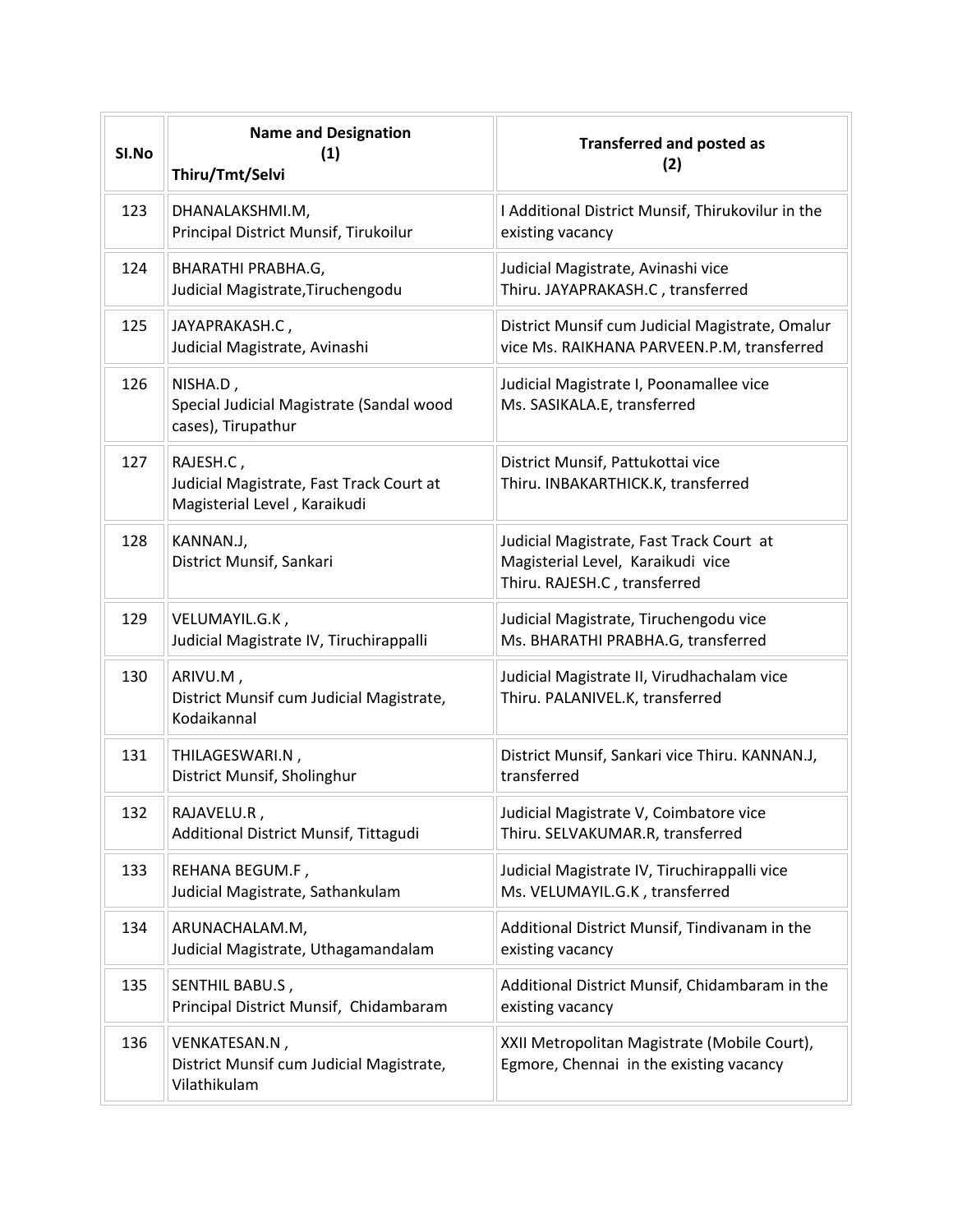**HIGH COURT, MADRAS.** Sd/- P.KALAIYARASAN **DATED:** 

**30.04.2015. REGISTRAR GENERAL.**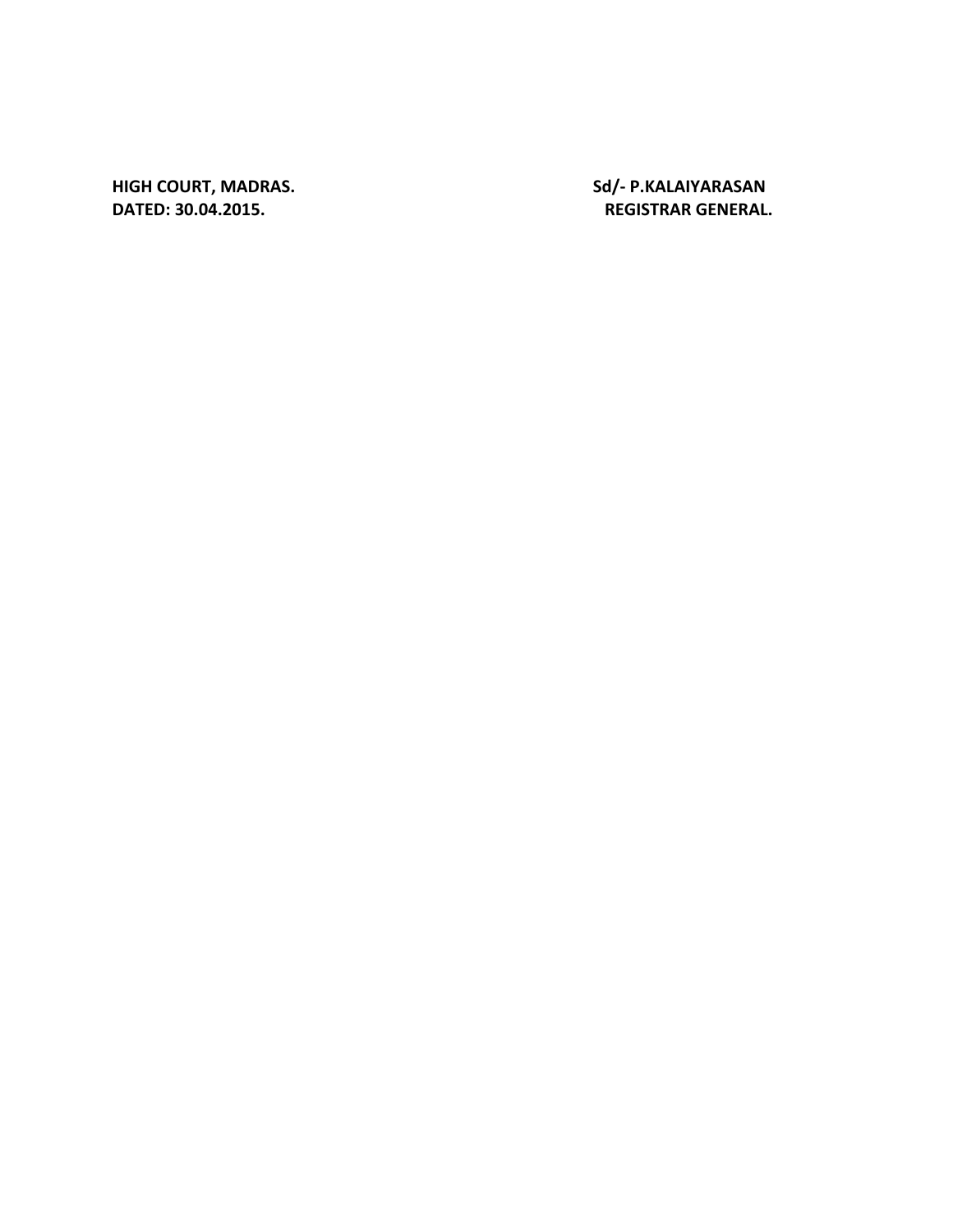#### **R.O.C.No.11/2015-Con.B2**

#### **OFFICIAL MEMORANDUM**

- Sub: Courts and Judges –Civil Judges Transfer and Postings Notification issued - Joining instructions - Issued.
- Ref: High Court's Notification No. 60 / 2015, dated : 30.04.2015.

**I**

.............

The Civil Judges, who have been transferred and posted in the High Court's Notification cited above, are required to hand over charge of their respective posts to any one of the nearest Principal District Munsif / District Munsif / Additional District Munsif / Judicial Magistrate / District Munsif-cum-Judicial Magistrate / Assistant Editor, Tamil Law Journal, High Court, Madras / Judge, Court of Small Causes, Chennai, as the case may be, on 04.05.2015 A.N., and take charge of their respective new posts on or before 06.05.2015 F.N., without availing full joining time.

The Officers who have been transferred and posted in the same station in which they are now functioning, are required to take charge of their respective new posts, on 04.05.2015 A.N. / after handing over charge of their respective posts to their successors, as the case may be.

The Civil Judges, who have been transferred in the Notification cited above, but not given postings therein, are required to await posting orders.

The Officers who relieve the Officers under transfer, are required to hold full additional charge of the additional posts until the successors take charge or until further orders, as the case may be.